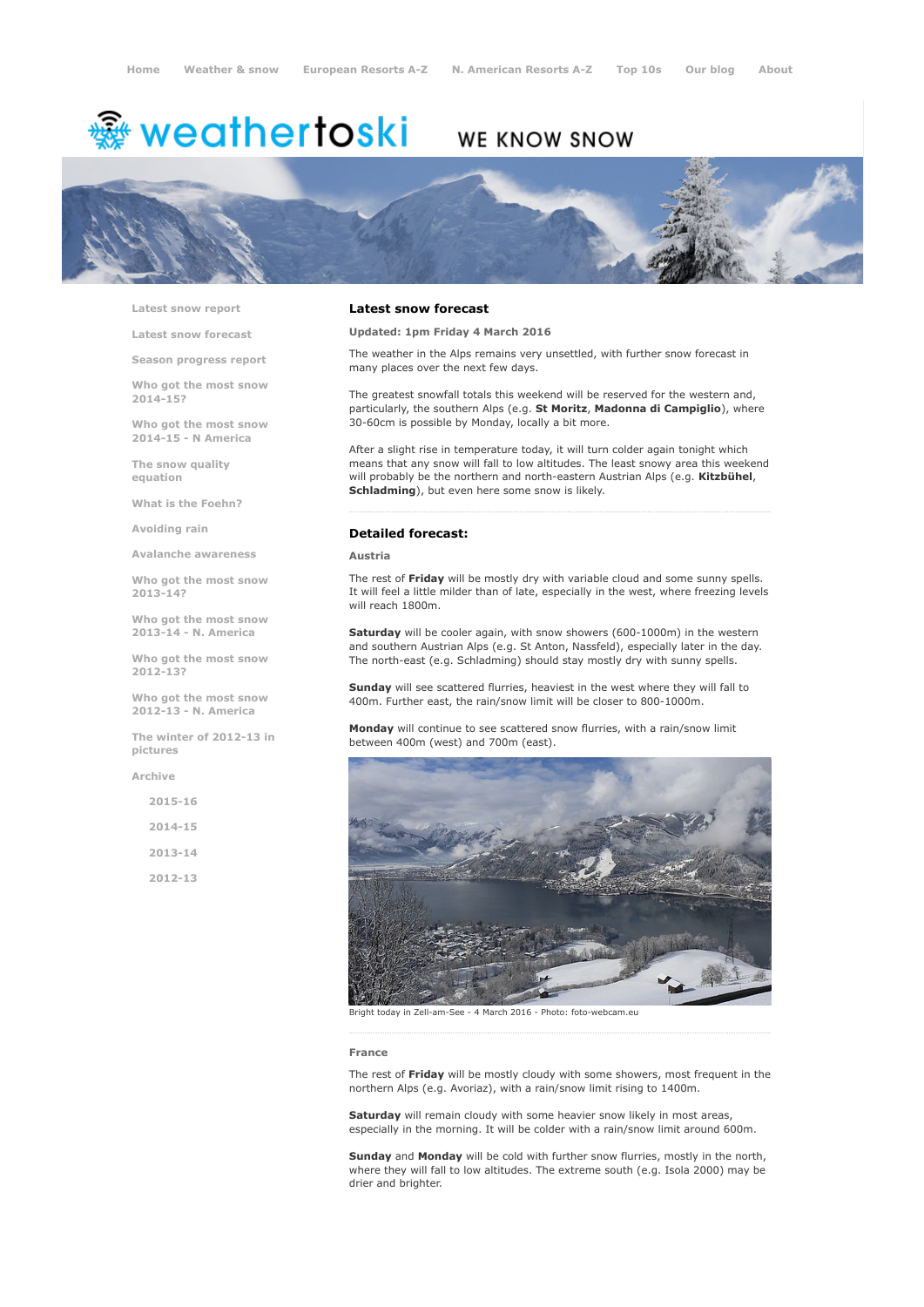

[Contact](http://www.weathertoski.co.uk/about-1/contact-us/) us and we'll do our best to answer it...

E: [info@weathertoski.co.uk](mailto:fraser@weathertoski.co.uk)

T: +44 (0)20 3151 3154



Clouding over in Flumet this afternoon, ahead of the next storm - 4 March 2016 - Photo: espacediamant.com

#### Italy

The rest of Friday will be mostly dry with variable cloud and sunny spells, though some showers (snow 900m) may affect the far west (e.g. Courmayeur) later.

Saturday will be cloudier with showers or longer spells of snow (falling to low altitudes) in many places. These will be heavy at times, especially in the central and eastern Alps later (e.g. Madonna di Campiglio).

Sunday will see further snow falling to low levels in the eastern Italian Alps (e.g. Dolomites), but lighter, more scattered showers further west (e.g. Champoluc).

On Monday, any snow flurries should generally become lighter and more scattered, but it will remain cold.



Fair today in Madonna di Campiglio, but heavy snow is expected here this weekend - 4 March 2016 Photo: funiviecampiglio.it

#### Switzerland

The rest of Friday will be mostly dry in the central and eastern Swiss Alps. However, the far west will see some showers, which spread east during the course of the evening, with the rain/snow limit rising to 1200m.

Saturday will be mostly cloudy with showers or longer spells of snow (400-800m) in all regions, heaviest in the south (e.g. St Moritz).

Sunday and Monday will see further snow flurries to low altitudes, chiefly in the northern Swiss Alps (e.g. Engelberg), while the some southern parts stay dry.